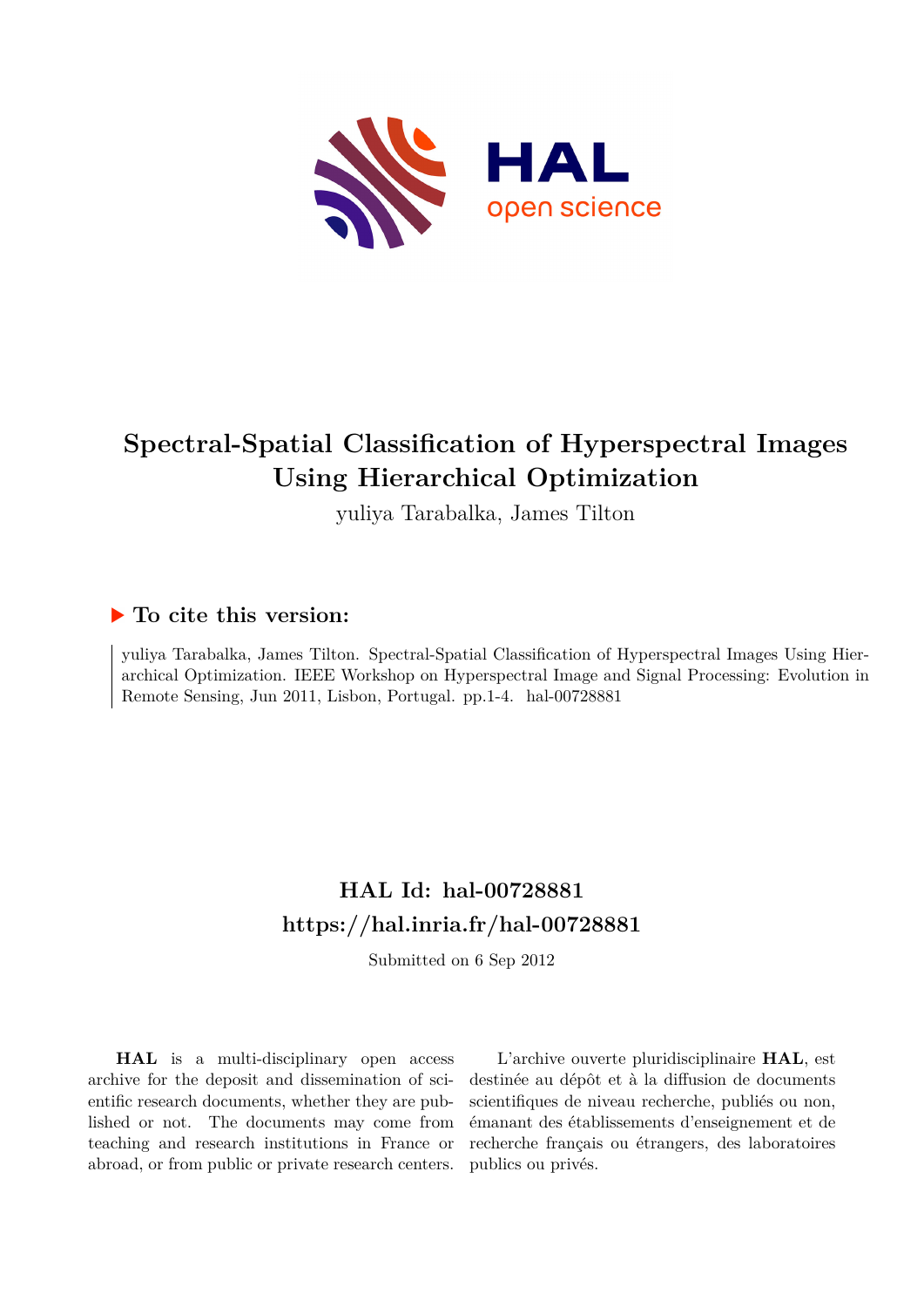### SPECTRAL-SPATIAL CLASSIFICATION OF HYPERSPECTRAL IMAGES USING HIERARCHICAL OPTIMIZATION

*Yuliya Tarabalka and James C. Tilton*

NASA Goddard Space Flight Center, Greenbelt, MD 20771, USA e-mail: yuliya.tarabalka@nasa.gov

#### ABSTRACT

A new spectral-spatial method for hyperspectral data classification is proposed. For a given hyperspectral image, probabilistic pixelwise classification is first applied. Then, hierarchical step-wise optimization algorithm is performed, by iteratively merging neighboring regions with the smallest Dissimilarity Criterion (DC) and recomputing class labels for new regions. The DC is computed by comparing region mean vectors, class labels and a number of pixels in the two regions under consideration. The algorithm is converged when all the pixels get involved in the region merging procedure. Experimental results are presented on two hyperspectral remote sensing images acquired by the AVIRIS and ROSIS sensors. The proposed approach improves classification accuracies and provides maps with more homogeneous regions, when compared to previously proposed classification techniques.

*Index Terms*— Hyperspectral imaging, hierarchical segmentation, classification, support vector machines.

#### 1. INTRODUCTION

In hyperspectral imagery, each pixel is represented by a detailed spectrum of the received light. Since different substances exhibit different spectral signature, hyperspectral imagery is a well-suited technology for accurate image classification. However, a large number of spectral channels presents challenges to image analysis.

An extensive literature is available on classification of hyperspectral images [1, 2]. Recent studies have shown the advantage of considering the correlations between spatially adjacent pixels for accurate image classification, i.e., applying spectral-spatial classification [3, 4]. One of the recently proposed approaches consists in performing image segmentation (partitioning of the image into homogeneous regions) and then using the identified regions as adaptive neighborhoods for all the pixels within these regions [5]. However, the accuracy of segmentation results strongly depends on the chosen criterion of region homogeneity. In order to mitigate this dependence, we recently proposed to perform probabilistic classification for selecting the most reliably classified pixels as markers, or region seeds, for region growing [4]. This technique led to a significant improvement of classification accuracies when compared to previously proposed methods. The drawback of this method is that the selection of markers strongly depends on the performance of the initial classifier: non-marked regions disappear in the final classification map, while if a marker is classified to the wrong class, the whole region grown from this marker risks to be wrongly classified.

In this work, we propose to use a Hierarchical Step-Wise Optimization (HSWO) method for including spatial dependencies into a classification procedure. HSWO is a segmentation approach, which iteratively merges pairs of the most similar spatially adjacent regions, and generates at its output a hierarchical set of image segmentations [6]. We propose to use supervised classification results for computing more accurately a sequence of region merges and for defining a convergence criterion, leading to a single spectral-spatial classification map. Thus, a new *Classification and Hierarchical Optimization (CaHO)* method for hyperspectral images is proposed. First, probabilistic pixelwise classification of the input image is performed. Then, at each iteration two neighboring regions with the smallest Dissimilarity Criterion (DC) are merged, and a class label for a new region is computed. The DC between regions is defined as a function of region statistical features, a number of pixels in the considered regions and their class labels. When all image pixels get involved in region merging, the algorithm converges, resulting in a spectralspatial classification map.

The paper is organized as follows. The next section presents a new *CaHO* method. Experimental results are presented and discussed in Section 3 . Finally, conclusions are drawn in Section 4.

#### 2. PROPOSED METHOD

On the input a  $B$ -band hyperspectral image is given, which can be considered as a set of n pixel vectors  $X = \{x_i \in$  $\mathbb{R}^B$ ,  $j = 1, 2, ..., n$ . The objective is to compute a classification map  $\mathbf{L} = \{L_j, j = 1, 2, ..., n\}$ , where each pixel  $\mathbf{x}_j$ is assigned to one of  $K$  thematic classes (i.e., has a class label  $L_j$ ). The proposed *CaHO* method, illustrated in Fig. 1, is composed of two main steps: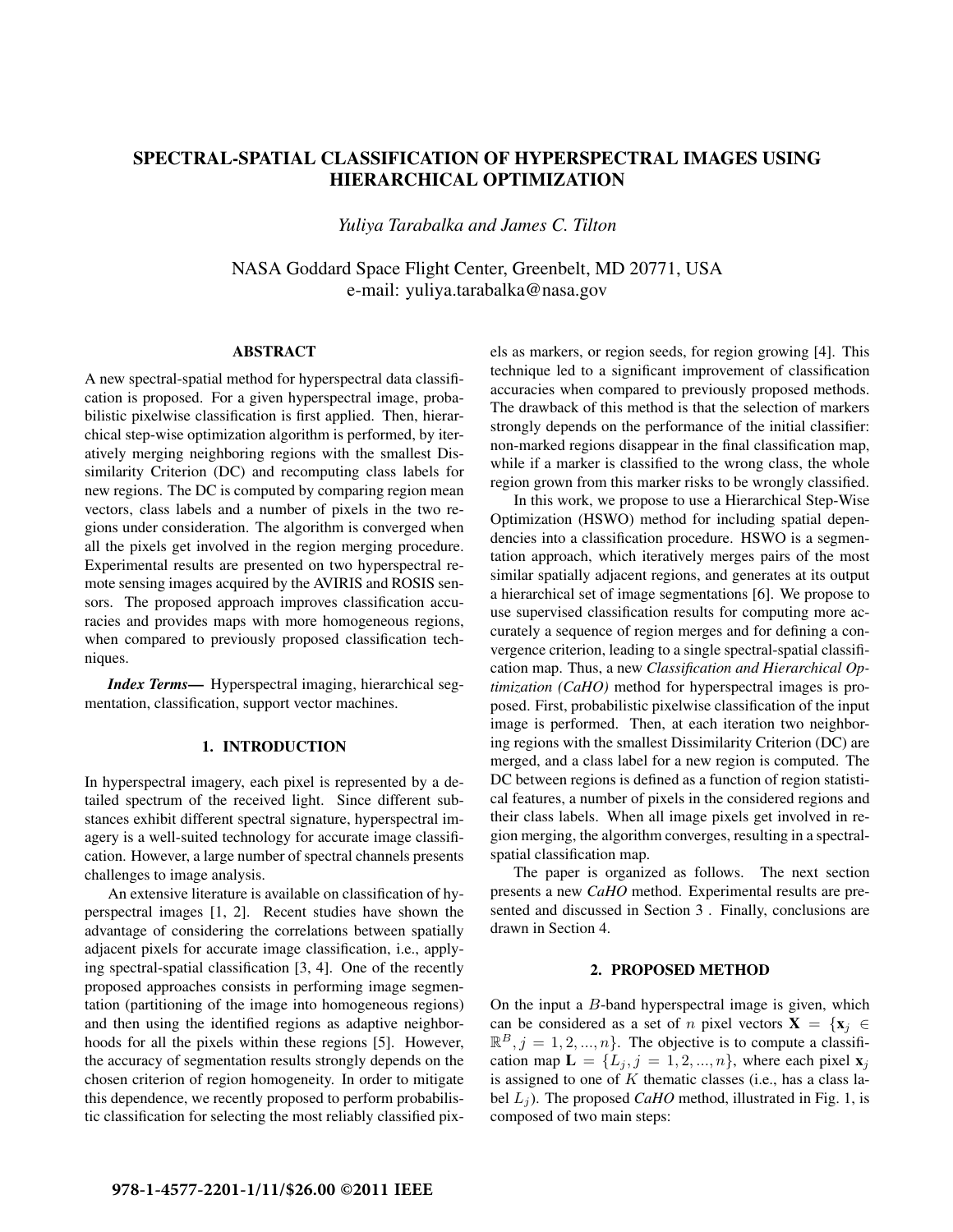

Fig. 1. Flowchart of the proposed *CaHO* approach. "DC" means Dissimilarity Criterion.

#### 2.1. Probabilistic pixelwise classification

The aim of the first step is to compute a classification map  $\mathbf{L} = \{L_j, j = 1, 2, ..., n\}$  for a given hyperspectral image, where each pixel has a unique class label, and class probabilities for each pixel  $\{P(L_j = k|\mathbf{x}_j), k = 1, ..., K\}, j =$  $1, 2, \ldots, n$ . We propose to perform probabilistic Support Vector Machines (SVM) classification for this purpose, which is extremely well suited for classifying hyperspectral data [1]. We refer the reader to [1] and [7] for details on the SVM method, and to [4] for details on how class probabilities are estimated using pairwise coupling of binary probability estimates.

#### 2.2. Hierarchical optimization

At this step, regularization of the classification map obtained at the previous step is performed, by applying a new hierarchical optimization approach as follows:

1) Initialize the optimization by labeling each image pixel as a separate region. Each one-pixel region  $R_i$  has a class label  $L(R_i)$  and a K-dimensional vector of class probabilities  ${P_k(R_i) = P(L(R_i) = k|R_i), k = 1, ..., K}.$ 

2) Compute the DC between all pairs of neighboring re-

gions, using an eight-connectivity neighborhood. A DC between two regions  $R_i$  and  $R_j$   $DC(R_i,R_j)$  is calculated using the following algorithm:

• Compute the dissimilarity measure  $DC_{spectral}(R_i, R_j)$ between two regions by comparing spectral values of the pixels within these regions. We investigated the use of two dissimilarity measures for this purpose. The Spectral Angle Mapper (SAM) between the region mean vectors  $\mathbf{u}_i = (u_{i1},...,u_{iB})^T$  and  $\mathbf{u}_j = (u_{j1},...,u_{jB})^T$  is defined as the angle between them:

$$
SAM(\mathbf{u}_i, \mathbf{u}_j) = \arccos\left(\frac{\sum_{b=1}^B u_{ib} u_{jb}}{[\sum_{b=1}^B u_{ib}^2]^{1/2}[\sum_{b=1}^B u_{jb}^2]^{1/2}}\right).
$$
\n(1)

The Square root of band sum Mean Squared Error (MSE) measure is based on minimizing the increase of MSE between the region mean vector and the original image data and is computed as

$$
MSE(\mathbf{u}_i, \mathbf{u}_j) = \left[ \frac{n_i n_j}{(n_i + n_j)} \sum_{b=1}^{B} (u_{ib} - u_{jb})^2 \right]^{1/2}, \quad (2)
$$

where  $n_i$  and  $n_j$  is a number of pixels in the regions  $R_i$ and  $R_j$ , respectively.

• If the regions have equal class labels  $L(R_i) = L(R_i)$ , the DC between these regions

$$
DC(R_i, R_j) = DC_{spectral}(R_i, R_j).
$$
 (3)

- If the regions have different class labels  $L(R_i) \neq$  $L(R_i)$ , the DC between them is found as:
	- a) If  $n_i > M$  and  $n_j > M$ ,  $DC(R_i, R_j) = \infty$ (the upper *maximum* value of *float*). This means that if a two large regions are classified to different classes, they cannot be merged together. This condition is included for favoring merging small regions. We propose to set  $M = 20$ .
	- b) Otherwise,

$$
DC(R_i, R_j) = W \cdot DC_{spectral}(R_i, R_j), \quad (4)
$$

where  $W > 1$ . This means that if two regions have different class labels, the DC between them is penalized by a constant W.

3) Find the smallest DC value  $DC_{min}$ .

4) Merge all pairs of neighboring regions satisfying  $DC = DC_{min}$ . For each new region  $R_{new}$  created by merging two regions  $R_i$  and  $R_j$ , recalculate:

• Class probabilities as

$$
P_k(R_{new}) = \frac{P_k(R_i)n_i + P_k(R_j)n_j}{n_{new}},
$$
\n<sup>(5)</sup>

 $k = 1, ..., K$ , where  $n_{new} = n_i + n_j$ .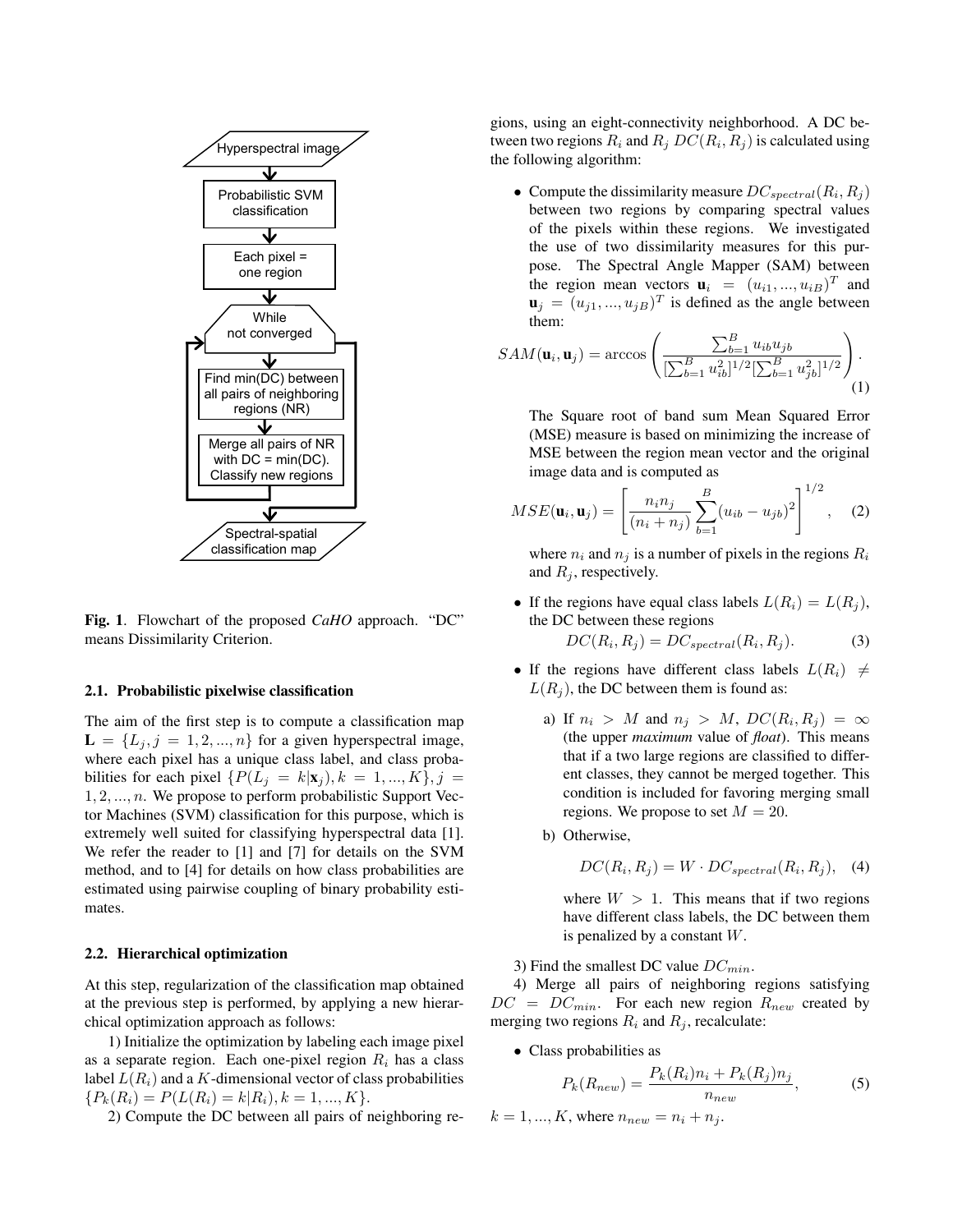| o                          |       |                            |       |             |            |             |            |             |
|----------------------------|-------|----------------------------|-------|-------------|------------|-------------|------------|-------------|
|                            |       | No. of Samp.<br><b>SVM</b> |       | <b>ECHO</b> | <b>SVM</b> | <b>HSEG</b> | CaHO       | $(W = 1.5)$ |
| $\overline{DC}_{spectral}$ | Train | Test                       |       |             | <b>MSF</b> | $+MV$       | <b>SAM</b> | <b>MSE</b>  |
| Overall Accuracy           |       |                            | 78.17 | 82.64       | 88.41      | 90.86       | 88.87      | 89.15       |
| Average Accuracy           |       |                            | 85.97 | 83.75       | 91.57      | 93.96       | 93.75      | 93.82       |
| Corn-no till               | 50    | 1384                       | 78.18 | 83.45       | 90.97      | 90.46       | 95.38      | 94.22       |
| Corn-min till              | 50    | 784                        | 69.64 | 75.13       | 69.52      | 83.04       | 80.36      | 79.21       |
| Corn                       | 50    | 184                        | 91.85 | 92.39       | 95.65      | 95.65       | 97.28      | 96.20       |
| Soybeans-no till           | 50    | 918                        | 82.03 | 90.10       | 98.04      | 92.06       | 97.28      | 94.99       |
| Soybeans-min till          | 50    | 2418                       | 58.95 | 64.14       | 81.97      | 84.04       | 73.53      | 74.52       |
| Soybeans-clean till        | 50    | 564                        | 87.94 | 89.89       | 85.99      | 95.39       | 89.89      | 94.86       |
| Alfalfa                    | 15    | 39                         | 74.36 | 48.72       | 94.87      | 92.31       | 97.44      | 94.87       |
| Grass/pasture              | 50    | 447                        | 92.17 | 94.18       | 94.63      | 94.41       | 93.96      | 97.32       |
| Grass/trees                | 50    | 697                        | 91.68 | 96.27       | 92.40      | 97.56       | 97.70      | 97.56       |
| Grass/pasture-mowed        | 15    | 11                         | 100   | 36.36       | 100        | <b>100</b>  | 100        | 100         |
| Hay-windrowed              | 50    | 439                        | 97.72 | 97.72       | 99.77      | 99.54       | 99.54      | 99.32       |
| Oats                       | 15    | 5                          | 100   | 100         | 100        | <b>100</b>  | 100        | 100         |
| Wheat                      | 50    | 162                        | 98.77 | 98.15       | 99.38      | 98.15       | 99.38      | 99.38       |
| Woods                      | 50    | 1244                       | 93.01 | 94.21       | 97.59      | 98.63       | 98.63      | 99.04       |
| Bldg-Grass-Tree-Drives     | 50    | 330                        | 61.52 | 81.52       | 68.79      | 82.12       | 79.70      | 81.82       |
| Stone-steel towers         | 50    | 45                         | 97.78 | 97.78       | 95.56      | 100         | 100        | 97.78       |

Table 1. Information Classes, Number of Labeled Samples (No. of Samp.) and Classification Accuracies in Percentage for the *Indian Pines* Image.

• Class label as

$$
L(R_{new}) = \arg\max_{k} \{ P_k(R_{new}) \}.
$$
 (6)

5) Stop if each image pixel has been involved at least once in the region merging procedure. Otherwise, recalculate the DC values for the new regions and all regions spatially adjacent to them, and return to step 3.

The proposed convergence criterion assumes that the image does not contain one-pixel regions of interest. If such regions may exist, the algorithm must be converged earlier. The convergence criterion in this case can for instance compare class probabilities of next candidates for merging, and stop the procedure when these candidates belong to different classes with probabilities higher than the defined threshold. Another, simpler criterion consists in stopping the algorithm when  $[(1-P)n]$  pixels get involved in region merging, where  $P(0 < P < 1)$  is a probability of occurrence of one-pixel regions in the considered image. Since the images used for our experiments do not contain one-pixel regions of interest, we use the convergence criterion proposed in step 5.

#### 3. EXPERIMENTAL RESULTS AND DISCUSSION

We applied the proposed *CaHO* method to two hyperspectral airborne images described in the following:

1) The *Indian Pines* image was recorded by the AVIRIS sensor over the vegetation area. It is of 145 by 145 pixels, with a spatial resolution of 20 m/pixel and 200 spectral channels. Sixteen information classes are considered, which are detailed in Table 1, with the number of training and test samples for each class. Training samples were randomly selected

Table 2. *CaHO* Overall and Average Classification Accuracies (OA and AA, respectively) for the *Indian Pines* Image for Different Values of the Parameter W.

| DC         | W                                                                                        | 1.0                                                      | $\vert$ 1.25 $\vert$ 1.5 $\vert$ 1.75 |  | 12.0  | 3.0   |
|------------|------------------------------------------------------------------------------------------|----------------------------------------------------------|---------------------------------------|--|-------|-------|
| <b>SAM</b> | <b>OA</b>                                                                                | $\parallel$ 87.34   88.61   <b>88.87</b>   88.42   88.44 |                                       |  |       | 86.80 |
|            | AA                                                                                       | $\parallel$ 91.74                                        | $\vert$ 93.72   <b>93.75</b>   93.04  |  | 93.49 | 92.81 |
| <b>MSE</b> | <b>OA</b>                                                                                |                                                          |                                       |  |       | 87.26 |
|            | $88.93$   88.34   <b>89.15</b>   87.81   88.08<br>93.82<br>87.48<br>92.65<br>93.23<br>AA | 93.32                                                    | 93.27                                 |  |       |       |

Table 3. Classification Accuracies in Percentage for the *Center of Pavia* Image.

|                 | <b>SVM</b> | <b>SVM</b> | HSEG II | CaHO $(W = 1.5)$ |       |  |
|-----------------|------------|------------|---------|------------------|-------|--|
| $DC_{spectral}$ |            | MSF        | $+MV$   | <b>SAM</b>       | MSE.  |  |
| Overall Acc.    | 94.96      | 91.31      | 96.67   | 96.58            | 96.51 |  |
| Average Acc.    | 92.56      | 92.64      | 95.41   | 95.61            | 95.60 |  |

from the reference data. The remaining samples composed the test set.

2) The *Center of Pavia* image was acquired by the ROSIS sensor over the urban area of Pavia, Italy. The image is of 785 by 300 pixels, with a spatial resolution of 1.3 m/pixel, 102 spectral channels and nine classes of interest. Thirty samples for each class were randomly chosen from the reference data as training samples. The remaining samples were used as the test set. More information about the image, with the used training-test set can be found in [8].

For both images, the probabilistic one-versus-one SVM classification with the Gaussian Radial Basis Function (RBF) kernel was performed. The optimal parameters  $C$  (penalty during the SVM optimization) and  $\gamma$  (spread of the RBF ker-